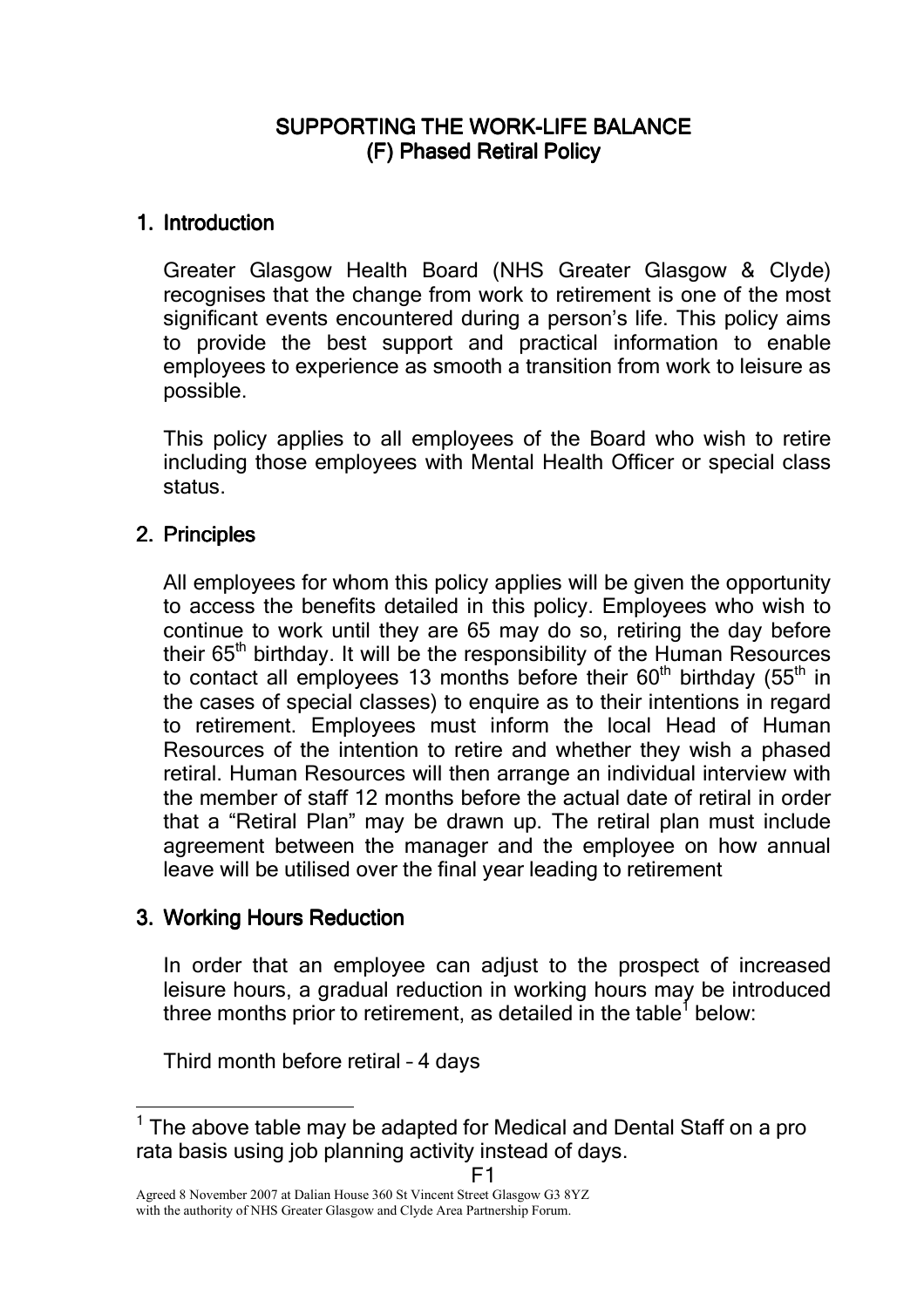Second month before retiral – 3 days Last month before retiral – 2 days

The above will apply on a pro-rata basis to staff on either part-time or job share contracts. During this time employees will receive their normal pay<sup>2</sup>.

# 4. Preparation for Retirement

Employees will be given the opportunity to attend a pre-retirement course where they will have access to a wide range of information and be given their "retiral pack". To encourage a long and healthy retiral employees will have access to a health check and advice from the Occupational Health service.

## 5. Staff Termination/Pensions Application

Pensions applications and notification of termination should be completed 4-6 months before the date of retiral in order to ensure that pensions are paid timeously.

# 6. Retiral Gift/Presentation

 $\overline{\phantom{a}}$ 

The Board believes it is important that an employee's service is acknowledged. Therefore line managers must take responsibility for these arrangements. In addition, in acknowledgement of long service at retiral, the Board will provide a gift with a value in relation to service as follows:

| With 20 or more years continuous service with | £100.00 |
|-----------------------------------------------|---------|
| the Board but less than 30 years              |         |
| With 30 or more years continuous service with | £150.00 |
| the Board but less than 40 years              |         |
| With 40 or more years continuous service with | £250.00 |
| the Board                                     |         |

 $2$  Normal pay is the full pay the employee would have received had they worked their standard hours for the period of step down. (It does not include unearned overtime or unearned on-call payments out with standard hours.)

F2

The above definition of normal pay also includes distinction awards and discretionary points for Medical and Dental Staff.